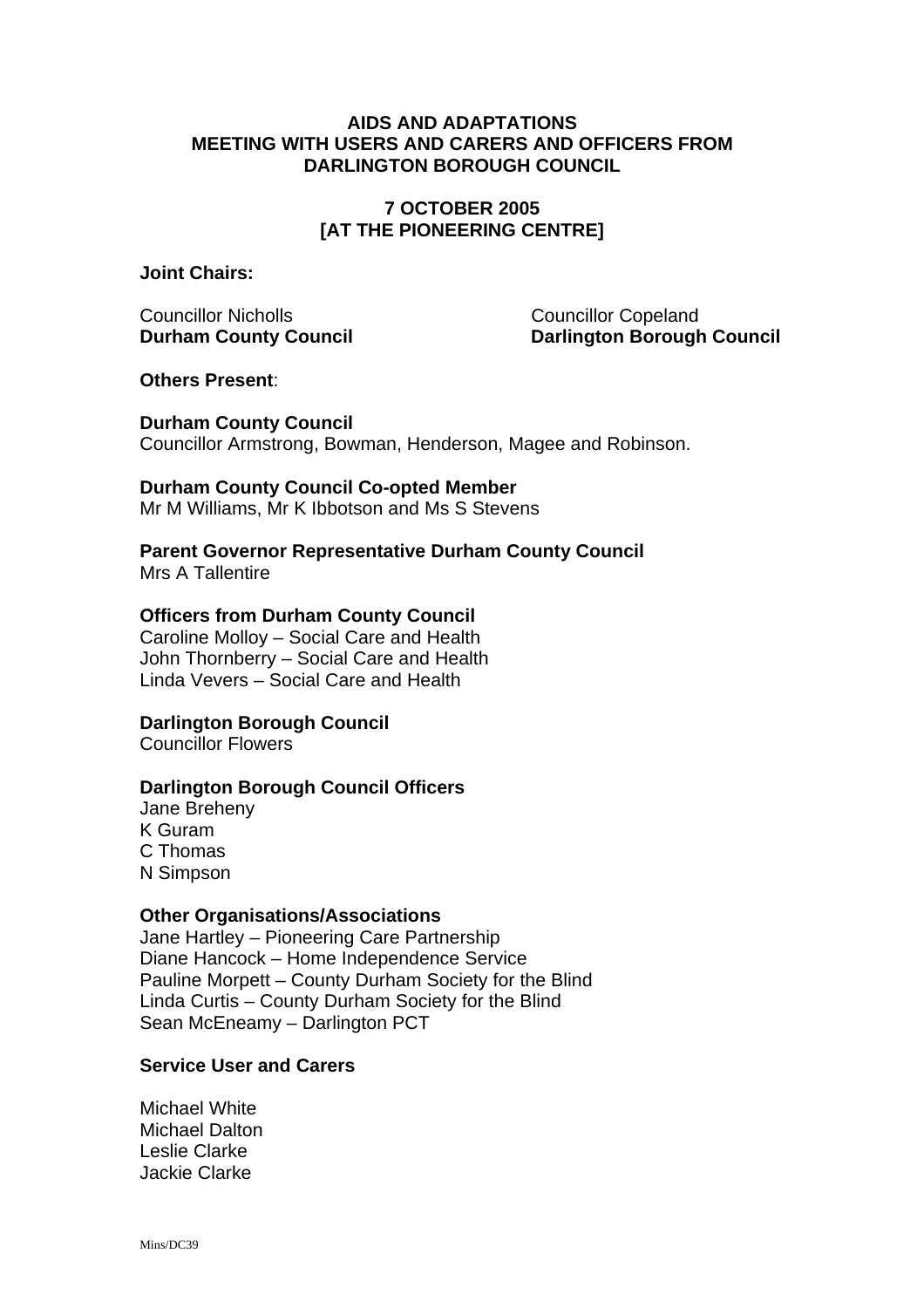Sheila Grant C A Briggs K McMillian D Crosby J Welch M Welch K Keogan B Hall

Apologies were received from Councillors Carr, Ebbatson, Porter, Vasey and Mrs A Atkinson (Parent Governor representative).

## 1. **Welcome and Introduction**

The Joint Chairs welcomed everyone to this joint meeting between Durham and Darlington and service users and carers they explained that the meeting provided the opportunity for comparisons in the way in which services are delivered and feedback from users and carers as to how the service currently meets their requirements.

## 2. **Durham County Council**

### **(a) Presentation and report from Durham's Social Care and Health Service**

John Thornberry, Head of Adult Services, referred members and representatives to the report which had previously been circulated (for copy see file) and then gave a presentation highlighting the following (for copy see file).

- Cost, quality and quantity
- Demand, resources, efficiency and outcomes
	- o Outcomes
		- o Understanding demand
		- o Resources
		- o Efficiencies to date
- Hot spots
- The way forward

It was emphasised that the service assesses more than 6,000 people per annum, many of whom had very complex needs. In addition, the referrals for occupational therapists have currently increased by 10%.

With reference to the way forward for the service it was suggested that the following is needed:-

- A whole system approach
- A single community equipment board properly constituted and supported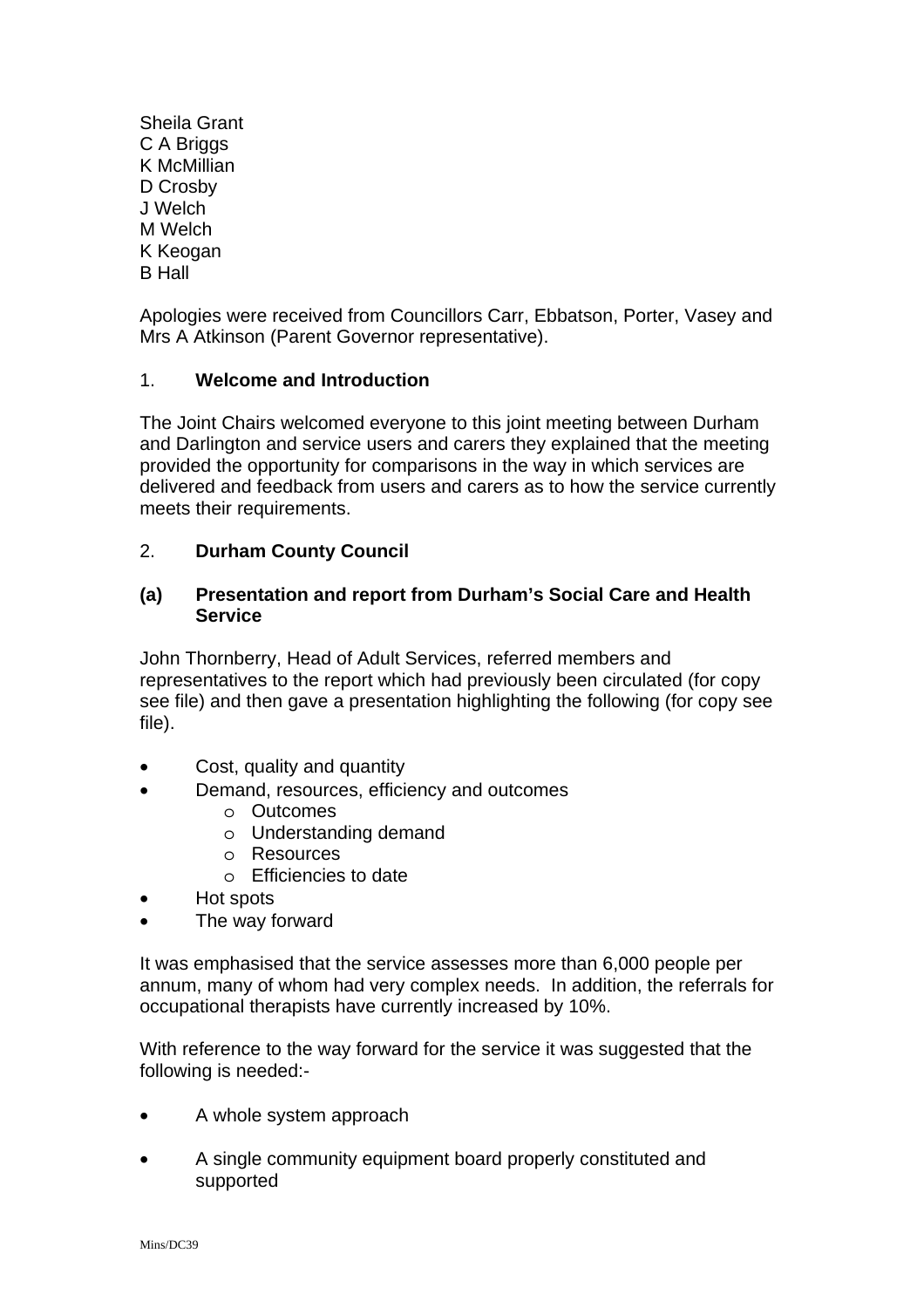- A pooled budget
- Agreed commissioning and providing arrangements
- More funding to meet expectations and increased demand

The meeting was informed by a Carer that she had a bathroom extension to her home which involved the fitting of a new bath, unfortunately the wrong bath was delivered but it took months for the appropriate equipment to arrive. It was highlighted that guidance should have been given on how long the process would take.

A user of the Service commented that in relation to the supply of equipment, due to changes in the tendering process, rather than equipment being repaired new equipment had to be ordered which seemed wasteful.

John Thornberry responded that Home Equipment via the main responsibility of the Health Authority who have a decontamination unit which allows for recycling however he agreed that there is a need to bring together an integrated approach and look at the current tendering processes.

With reference to wheelchairs, a user informed the Group that he had received a chair via the voucher scheme. He had now been reassessed for a powerchair, however, the Commissioner had stated that vouchers cannot be used for the purchase of powerchairs. The user would have rather had vouchers to be used towards the maintenance of his existing wheelchair rather than the purchase of a new chair.

John Thornberry commented that more and more people are buying their own equipment but sometimes after the purchase they realise that they often cannot get it into their own homes, as they have not considered the adaptations which need to be made i.e. ramps, etc. therefore the cost to the authority is often increased.

In relation to partner agencies they often do not have the funding available to provide the necessary adaptations for the equipment purchased privately.

Councillor Henderson commented that in many cases if houses which have been modified with adaptations become vacant, the equipment is quite often taken out. He asked why could the property not be given to a person requiring those aids and adaptations.

Sheila Grant (a service user and carer) highlighted that one of the major problems is that the individual is not kept informed as to what is happening when they have requested aids or adaptations. She emphasised that carers are under a great deal of pressure, therefore increased anxiety due to lack of information should be avoided.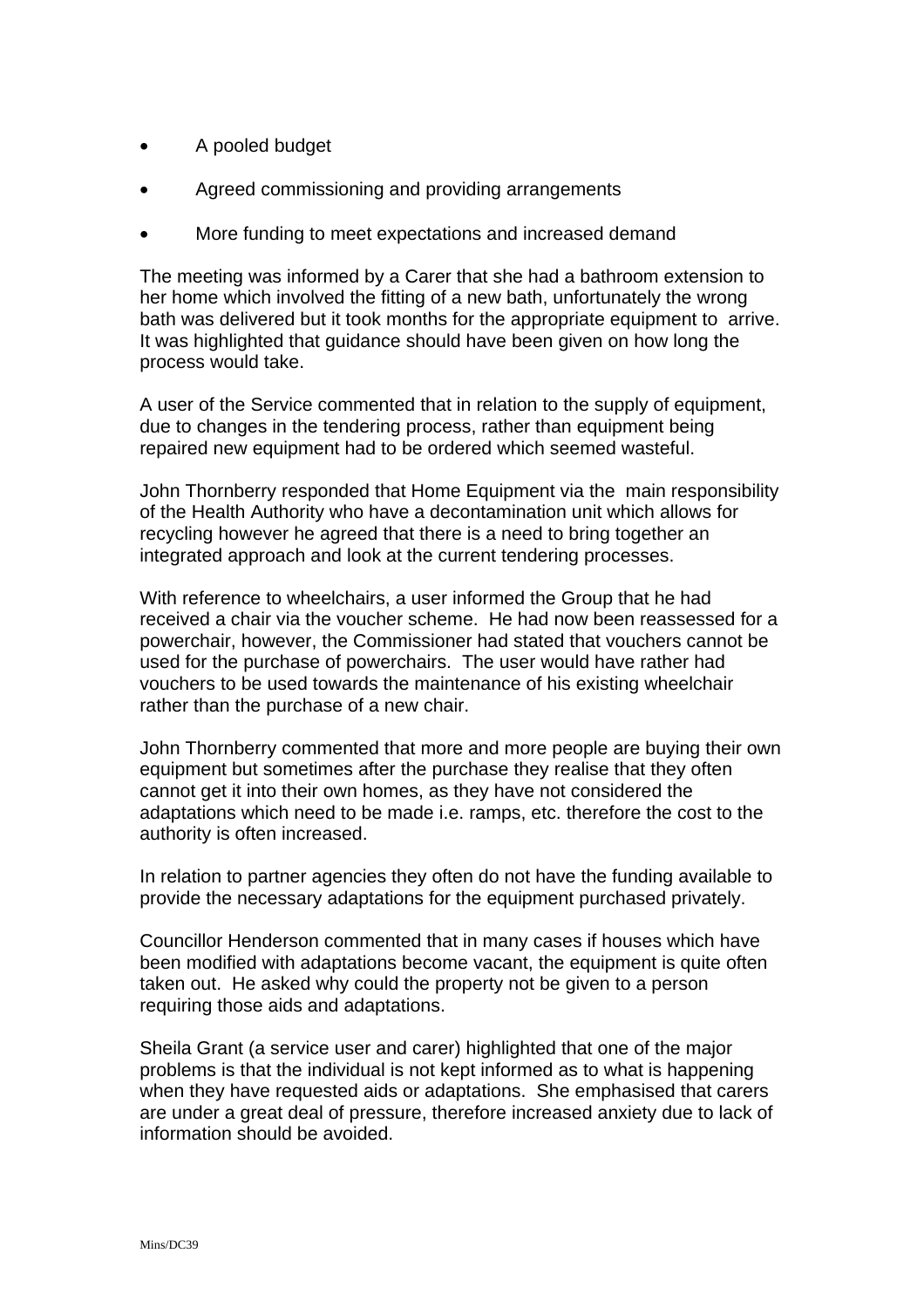She explained that she had experienced particular problems regarding the delivering of a wheelchair for her husband. This mainly concerned lack of co-ordination and provision of information.

John Thornberry responded that the provision of wheelchairs is the responsibility of the Health Authority. He was sorry about the problems Sheila had experienced, however he highlighted that a good service is being given to a large number of people.

Councillor Bowman commented that a lady in her area who she had helped wanted to stay in her house rather than move to a bungalow and with the help of various agencies, the appropriate adaptations were made including a ramp (which was quite steep due to the design of the garden). However she had received a phone call from the lady requesting that the ramp be removed. She emphasised how good the agencies had been, taking a coordinated approach to meet her individual needs.

Concern was expressed by one user and carer that as her husband and herself did not use the service on a regular basis, their records had been lost from the system. In addition, a social worker had commented that this could happen again which had concerned her.

The group was informed that records should not go missing as the system is computerised and whilst the file may be inactive it would be within the system.

With reference to equipment the group was informed that a significant amount of equipment is not returned. John Thornberry commented that a lot of equipment is now returned and in the last 3 years the systems for the returning of equipment had improved significantly.

The issue of equity in referral times, across the County was raised. John Thornberry responded that there are backlogs in some areas, however, the delays are caused when occupational therapists for whatever reason are not available. He continued that each occupational therapist deals with approximately 300 referrals per month so holidays, sickness, etc. immediately produce a backlog. He suggested that one answer to this problem would be a Peripatetic Team that moved around the County providing cover where it was needed, however, there is a resource issue.

## 3. **Darlington Borough Council**

## (a) Presentation from Darlington Adult Services

Councillor Copeland (Darlington Borough Council) informed the Group that the service had changed significantly in the last 2 years to meet the increasing demand.

Jane Breheny, Commissioning Manager, informed the group that since January 2005 there have been several major changes at The Home Equipment Loans Service. These changes have had considerable impact on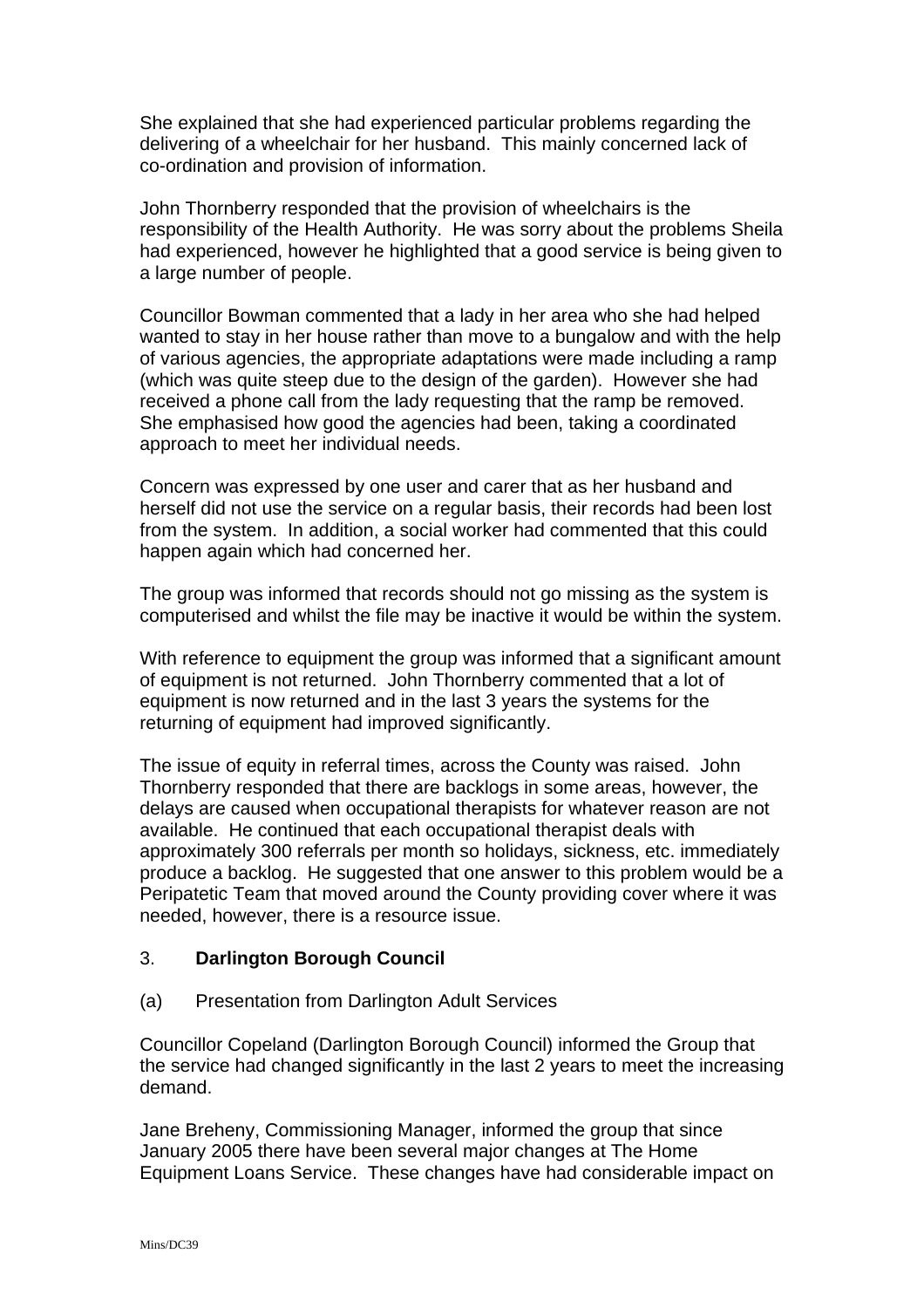both Darlington Social Services and Darlington Primary Care Trust, these include:-

- (1) The introduction of a new catalogue with more items classed as 'standard'.
- (2) The Home Equipment Loans has installed a new computer system, which is designed to provide more detailed information around targets, costs and performance.
- (3) The introduction of 'electronic ordering' with Darlington Social Services Occupational Therapists being chosen as one of the test sites going on line in July.
- (4) The introduction of a new charging system where charges are incurred for each individual piece of equipment.

The group was then referred to the paragraph in the report which gave an update on any outstanding recommendations from the original report in April 2003.

The recommendations were as follows:-

- That support be given to widening the remit of the self-assessment process and the introduction of trusted assessors.
- A detailed single assessment process training programme has been delivered to health and social care staff with implementation having commenced on a phased basis. Further work is planned in relation to self-assessment processes.
- That the joint working relationship between occupational therapists in health and social services continue in developing a fully integrated service. Joint working continues to be promoted at all levels.
- That the development of a community equipment shop be integrated into plans for the new PCT development.

Darlington Social Services are leading the development of a community equipment shop with the new jointly developed site at Hundens Rehabilitation Centre at Hundens Lane. The development includes a purpose built community equipment shop and assessment area.

Councillor Armstrong commented that he was interested in how Darlington worked with the PCT - was it a pooled budget.

The group was informed that it is not currently a pooled budget although the authority is working towards this.